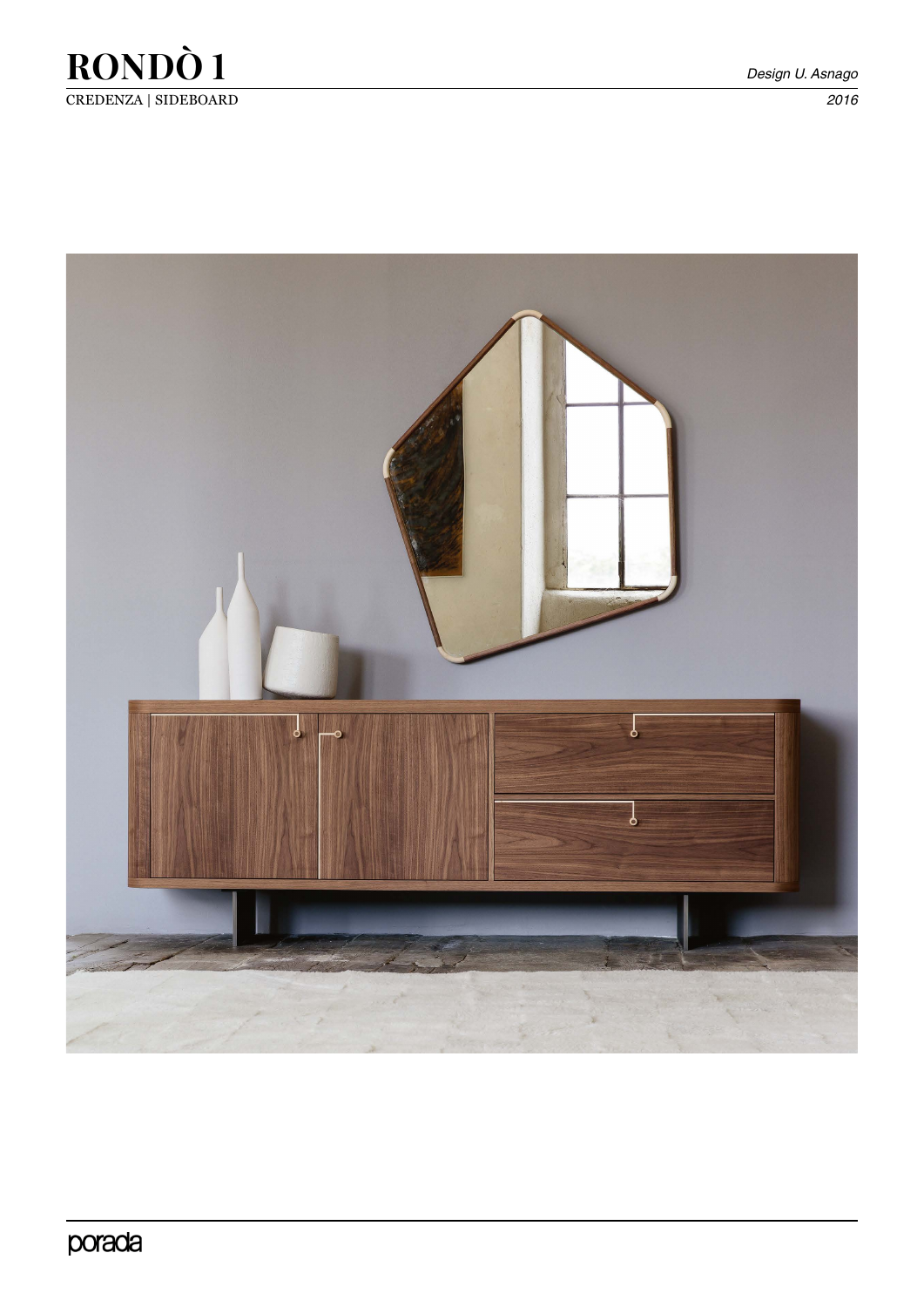## **RONDÒ 1** *Design U. Asnago* CREDENZA | SIDEBOARD *2016*

Credenza in noce canaletta con intarsio in acero naturale e base in ottone bronzato spazzolato con due ante e due cassetti.

*Sideboard in canaletta walnut with decoration in natural maple and base in brushed bronzed brass. With two doors and two drawers.* 

*Anrichte aus Nussbaum Canaletta mit Dekoration in Natur-Ahorn und Gestell aus bronziertem, gebürstetem Messing mit zwei Türen und zwei Schubladen.* 

*Meuble en noyer canaletta avec décoration en érable naturel et piètement en cuivre bronzé brossé avec deux portes et deux tiroirs.* 

*Aparador en nogal canaletta con decoración en arce natural y base en latón bronceado cepillado con dos puertas y dos cajones.* 





porada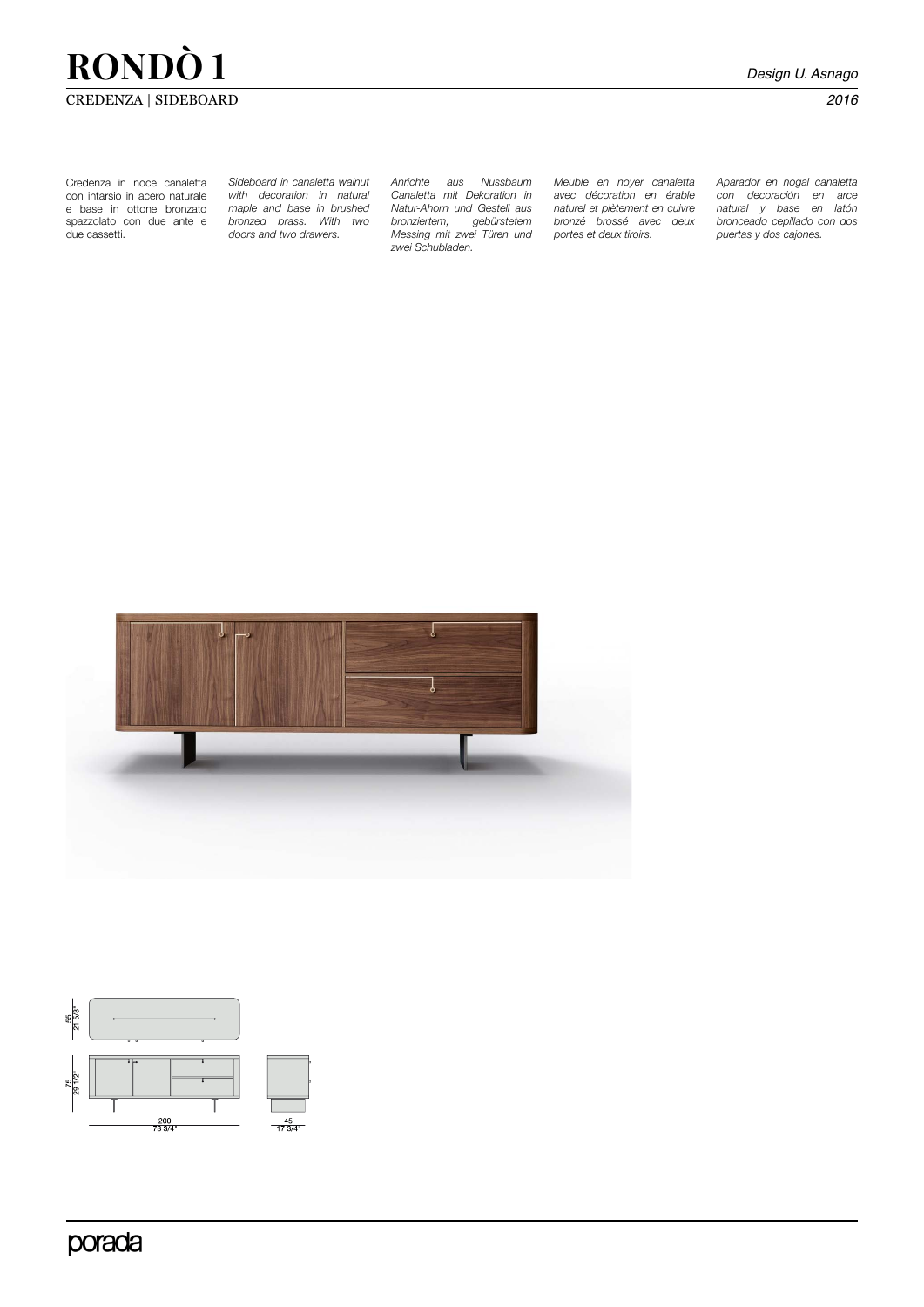## **RONDÒ 1** *Design U. Asnago* CREDENZA | SIDEBOARD *2016*

#### **Essenze** | *Wood*





OTTONE BRONZATO SPAZZOLATO Brushed bronzed brass

## porada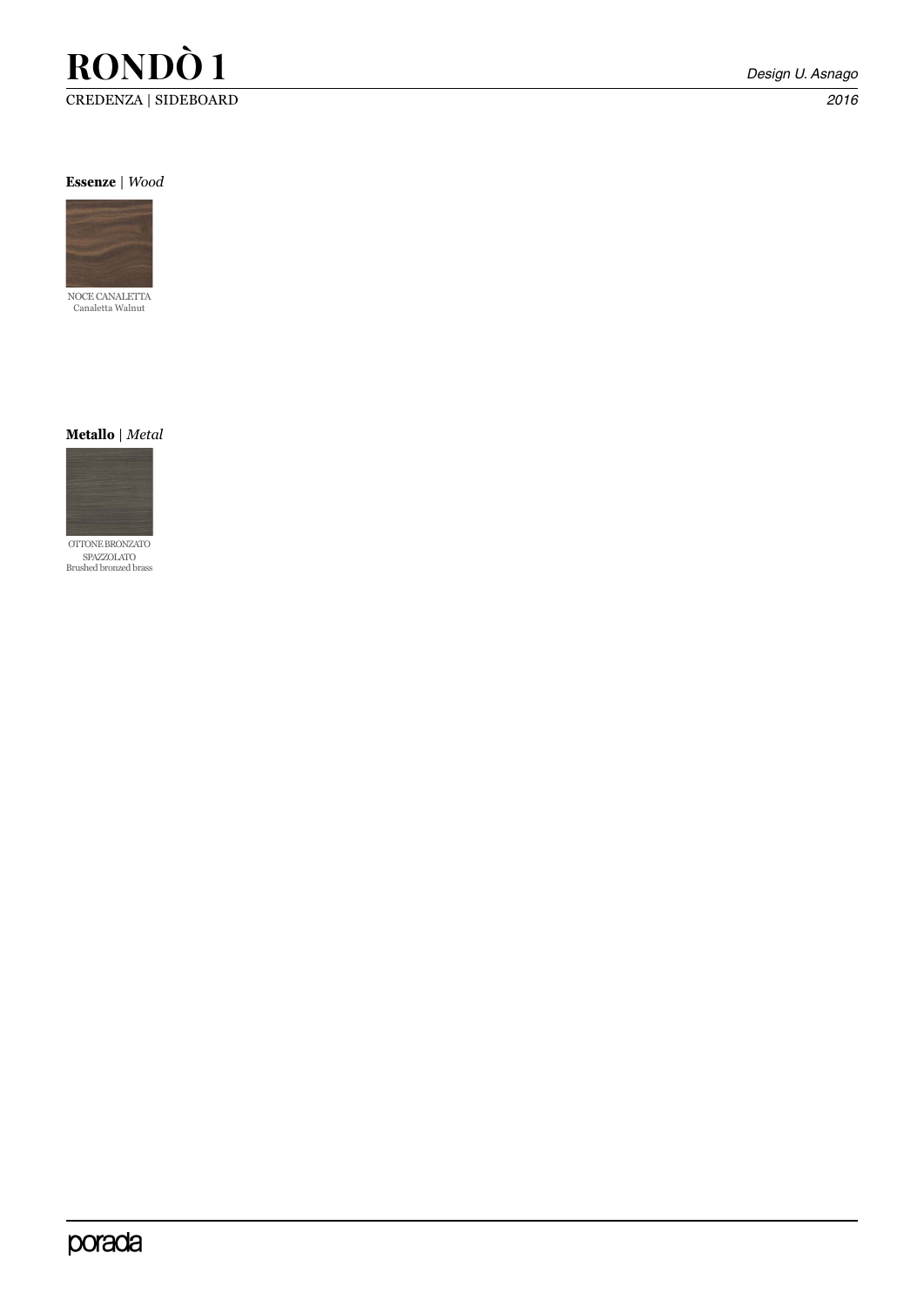# **RONDÒ TRAY** *Design U. Asnago*

### VASSOIO | TRAY *2016*

Vassoio in noce canaletta con inserti in acero per credenze Rondò.

*Tray in canaletta walnut with insterts in maple for Rondò sideboards.*

*Tablett aus Nussbaum Canaletta für Rondò Anrichten mit Einlagen aus Ahorn.* 

*Plateau en noyer canaletta pour meubles Rondò avec décoration en érable.* 

*Bandeja en nogal canaletta con inserciones en arce para aparadores Rondò.*





porada